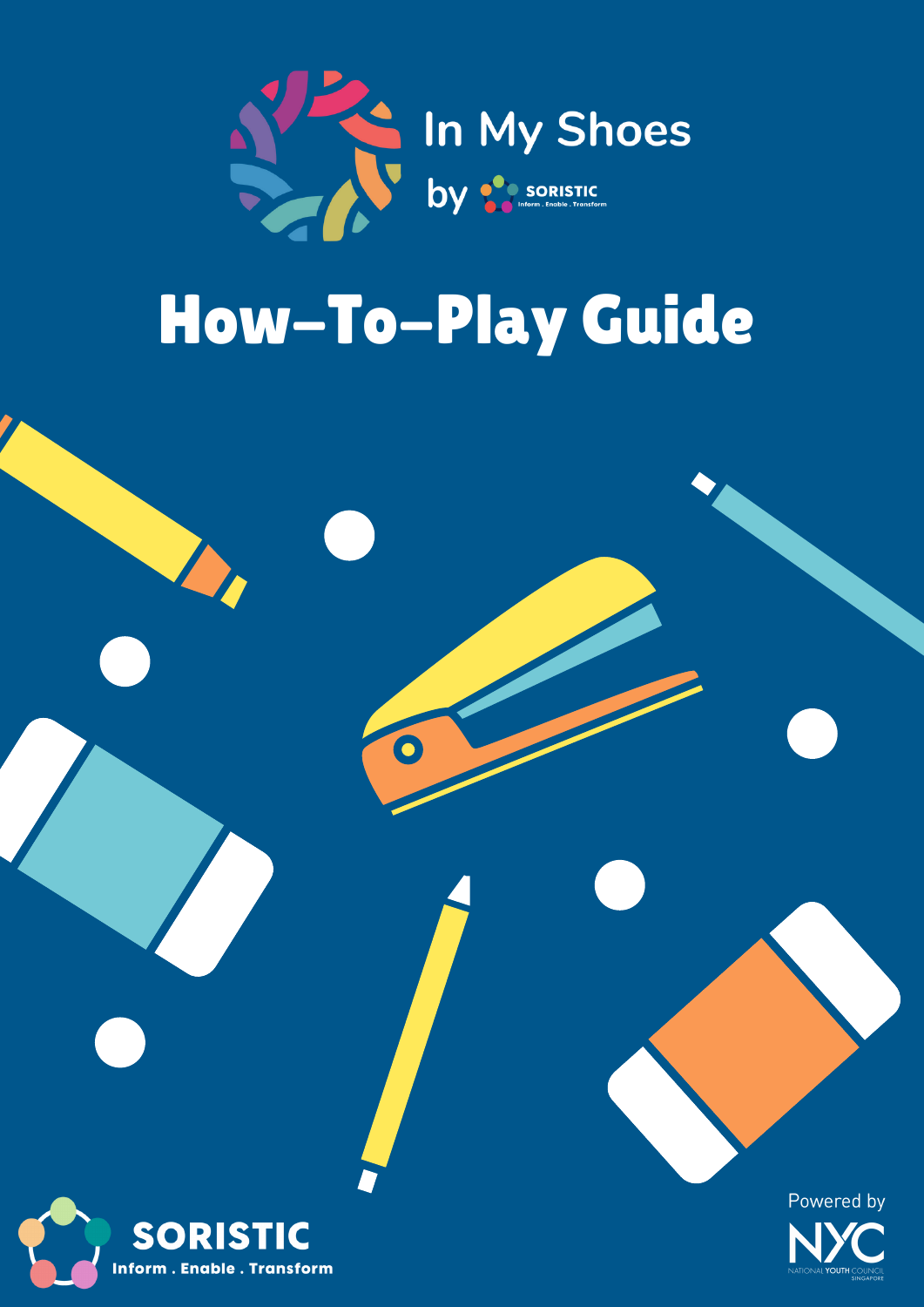

# INTRODUCTION

**Empathy** refers to the ability to understand and share others' feelings without direct personal experience. It is a crucial skill in Singapore's multicultural environment and has become even more relevant after the pandemic has exposed several underlying inequalities.

Soristic has developed two online simulation games that help you develop your empathy skills, both remotely and eventually in person.

# THE GAMES

The themes of the games are:

**Seniors Youth**

Both games are similarly formatted, and the rest of this document explains how you can experience them.

# LET'S GET STARTED!

We recommend that you start with the **Youth** game and try the **Seniors** one afterwards.

Once you've chosen which game to play, turn over for the instructions.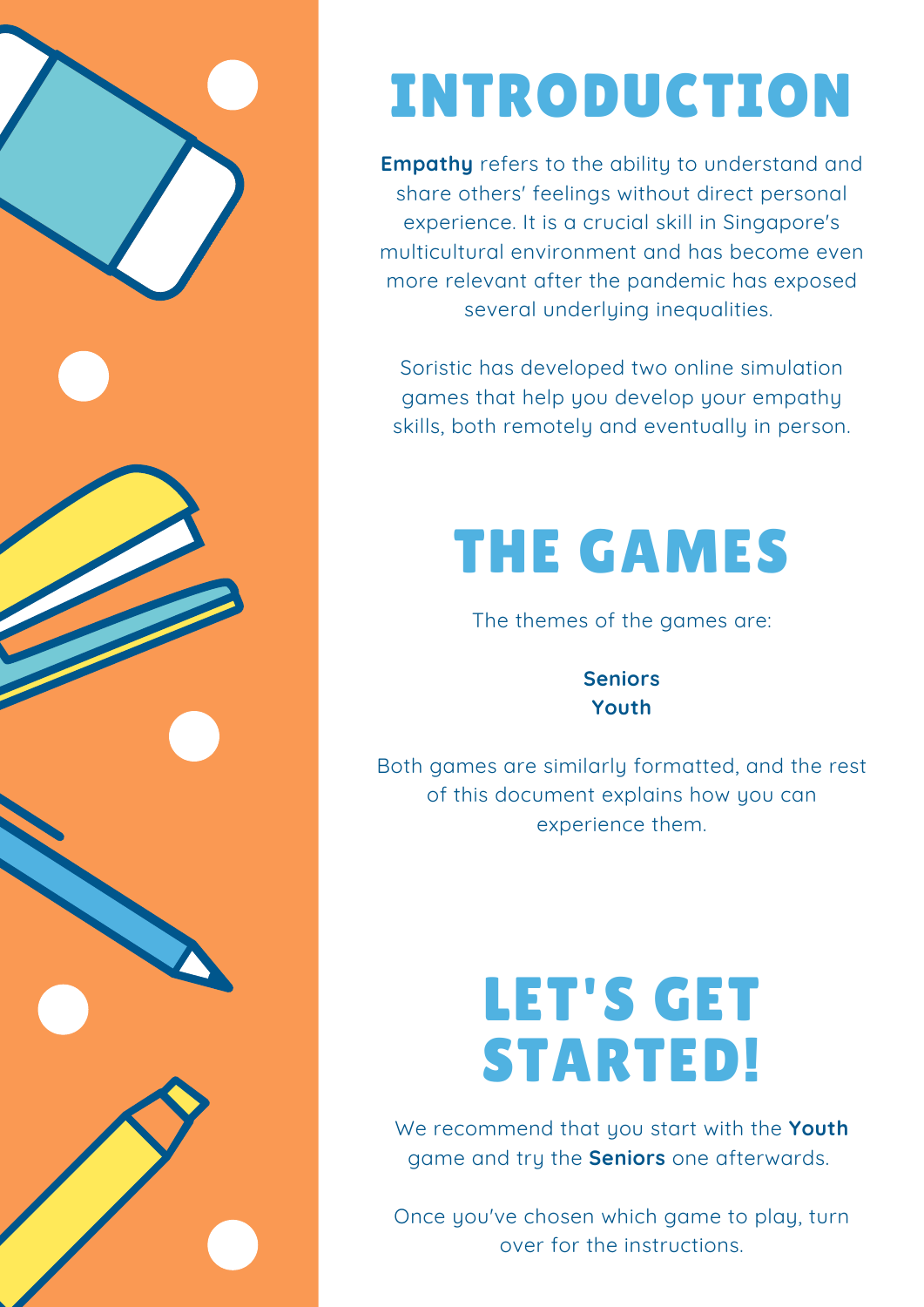

## Tell us about yourself!

01

02

03

04

05

Before you start the game, you will be asked to fill in some details about your age and gender.

This is anonymous and will only be used to make sure we are creating relevan content.

## Understand the objective.

There is **no single objective** for the Youth game, as success means different things to different people There is a bigger point, though - the games are designed to help you understand different lives.

### Choose a character.

Now we're getting started! You'll **try all three** but you can choose between Arthur (mental health), Belinda (learning disabilities) or Curtis (low-income) first.



## Read your character profile.

Each character has a very specific backstory. (Don't worry: you can click on the profile icon in the bottom left to remind yourself.) Have a think about **what life as this character would be like** - and how it is similar or different to yours.

## Ready... set... go!

You're now ready to start the game. You will be presented with a series of situations and have to choose your (character's) response to each. **In order to keep track, turn over for a page to write your notes on...**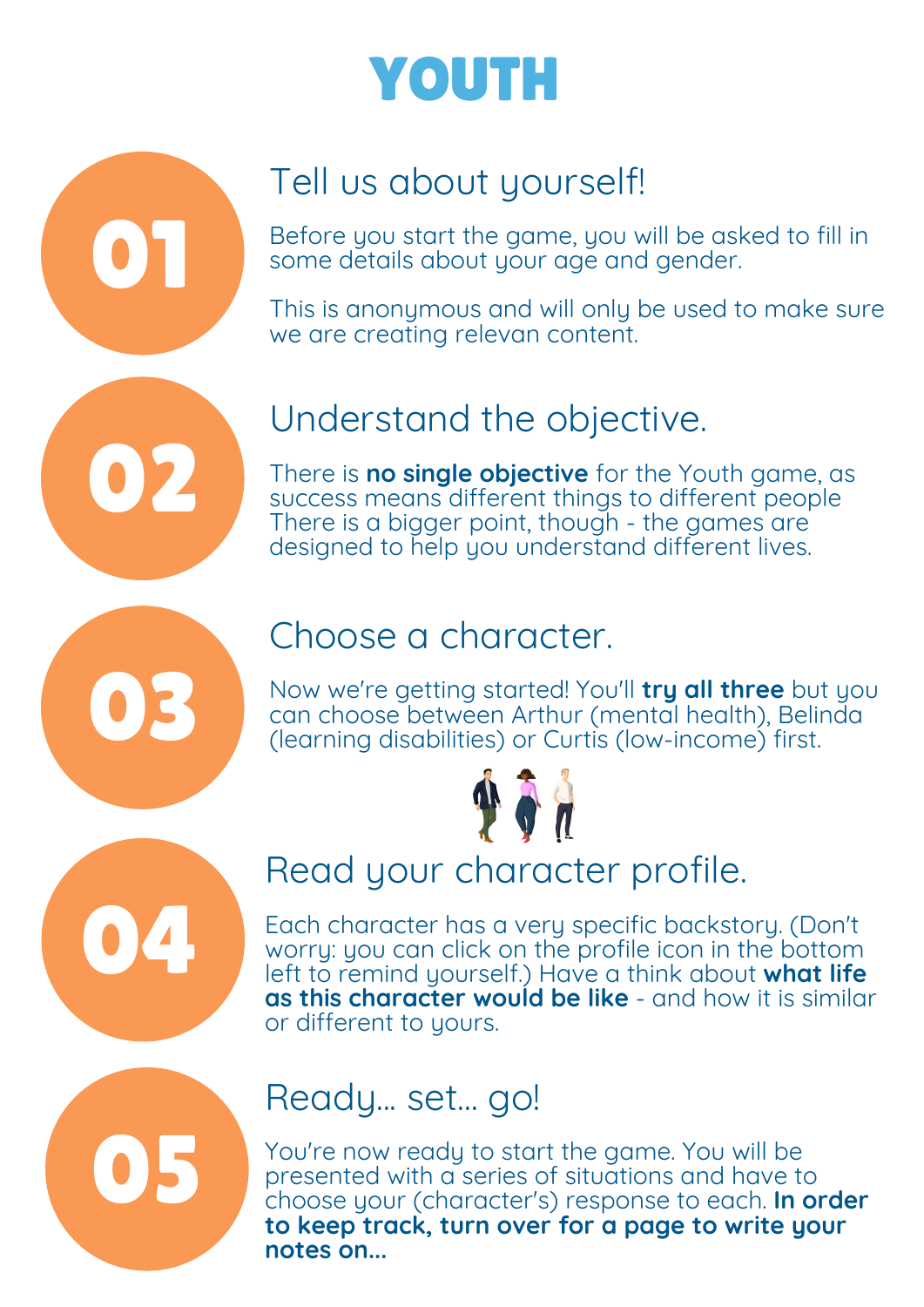# NOTES AND REFLECTIONS



**N A M E :**

#### **D A T E :**

| <b>ARTHUR</b>               | <b>BELINDA</b> | <b>CURTIS</b>         |
|-----------------------------|----------------|-----------------------|
| <b>DISCUSSION RESPONSES</b> |                | <b>OTHER THOUGHTS</b> |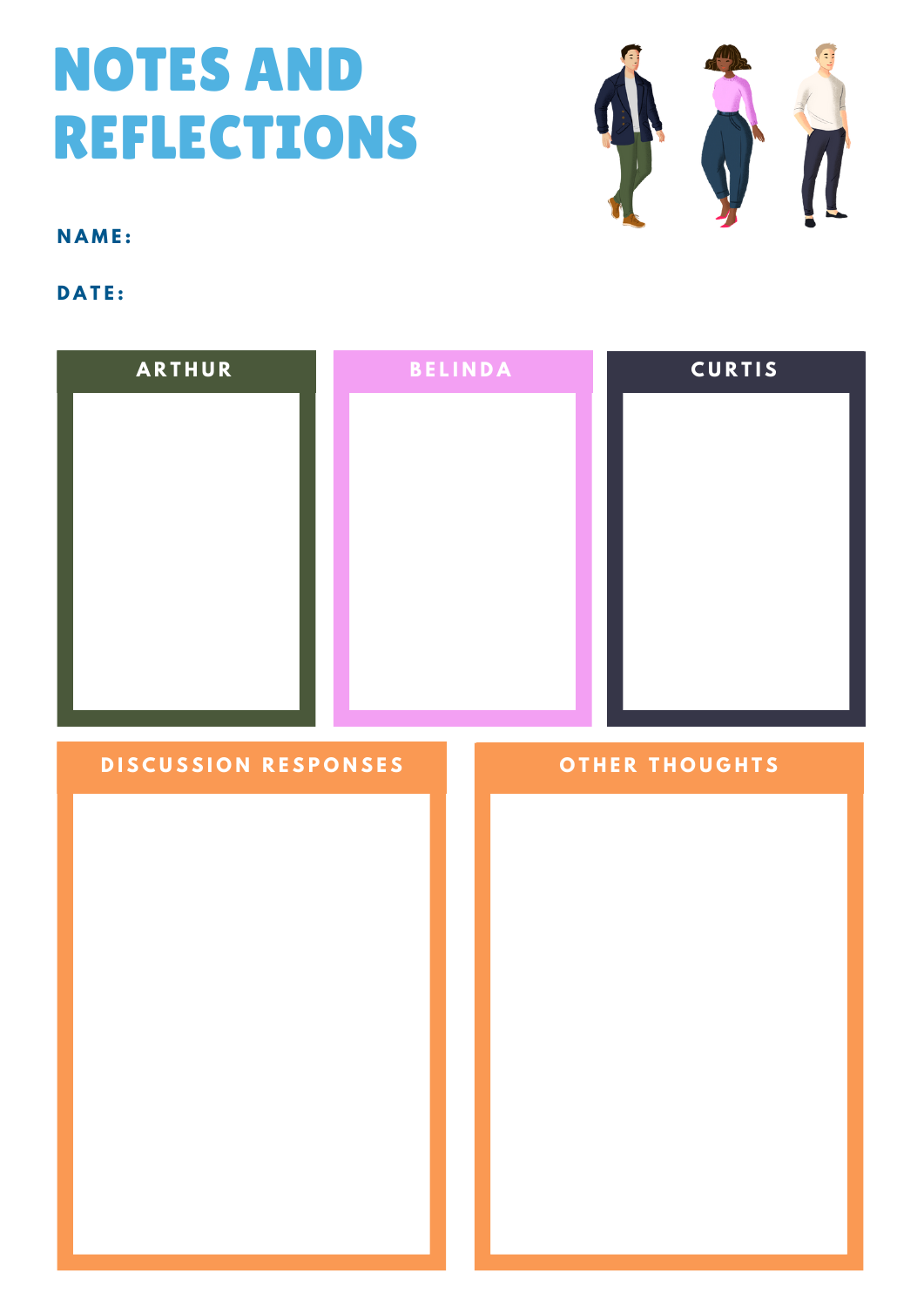# SENIORS

# Tell us about yourself!

Before you start the game, you will be asked to fill in some details about your age and gender.

This is anonymous and will only be used to make sure we are creating age-appropriate content.

# Understand the objective.

The objective of the Seniors game is to **survive** (keep **health** points above 5), but keep track of your **money** and **social** points as losing them could make this harder. It is more about the story than success, so prioritise responding like your character would.

# 03

04

05

01

02

## Choose a character.

Now we're getting started! You'll **play through all three** but feel free to choose between Noora (social effects of Covid-19), Jonathan (economic effects of Covid-19) and Tea Guan (Homeless).



## Read your character profile.

Each character has a very specific backstory. (Don't worry: you can click on the profile icon in the bottom left to remind yourself.) Have a think about **what life as this character would be like** - and how it is similar or different to yours or people you know.

## Ready... set... go!

You're now ready to start the game. You will be presented with a series of situations and have to choose your (character's) response to each. **In order to keep track, turn over for a page to write your notes on...**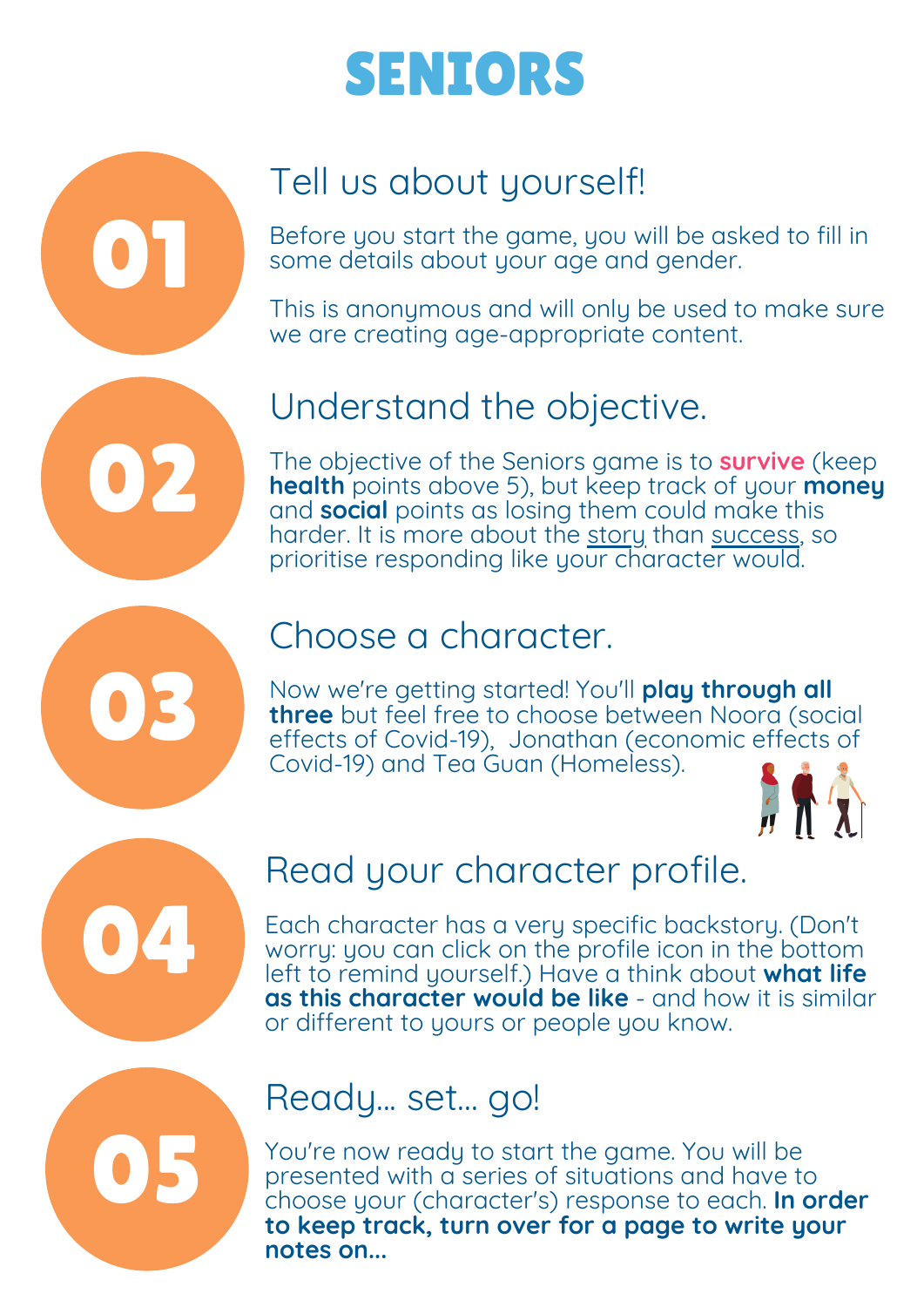# NOTES AND REFLECTIONS



**N A M E :**

**D A T E :**

| NOORA                | <b>TERRY</b> | <b>TEA GUAN</b>       |
|----------------------|--------------|-----------------------|
| DISCUSSION RESPONSES |              | <b>OTHER THOUGHTS</b> |